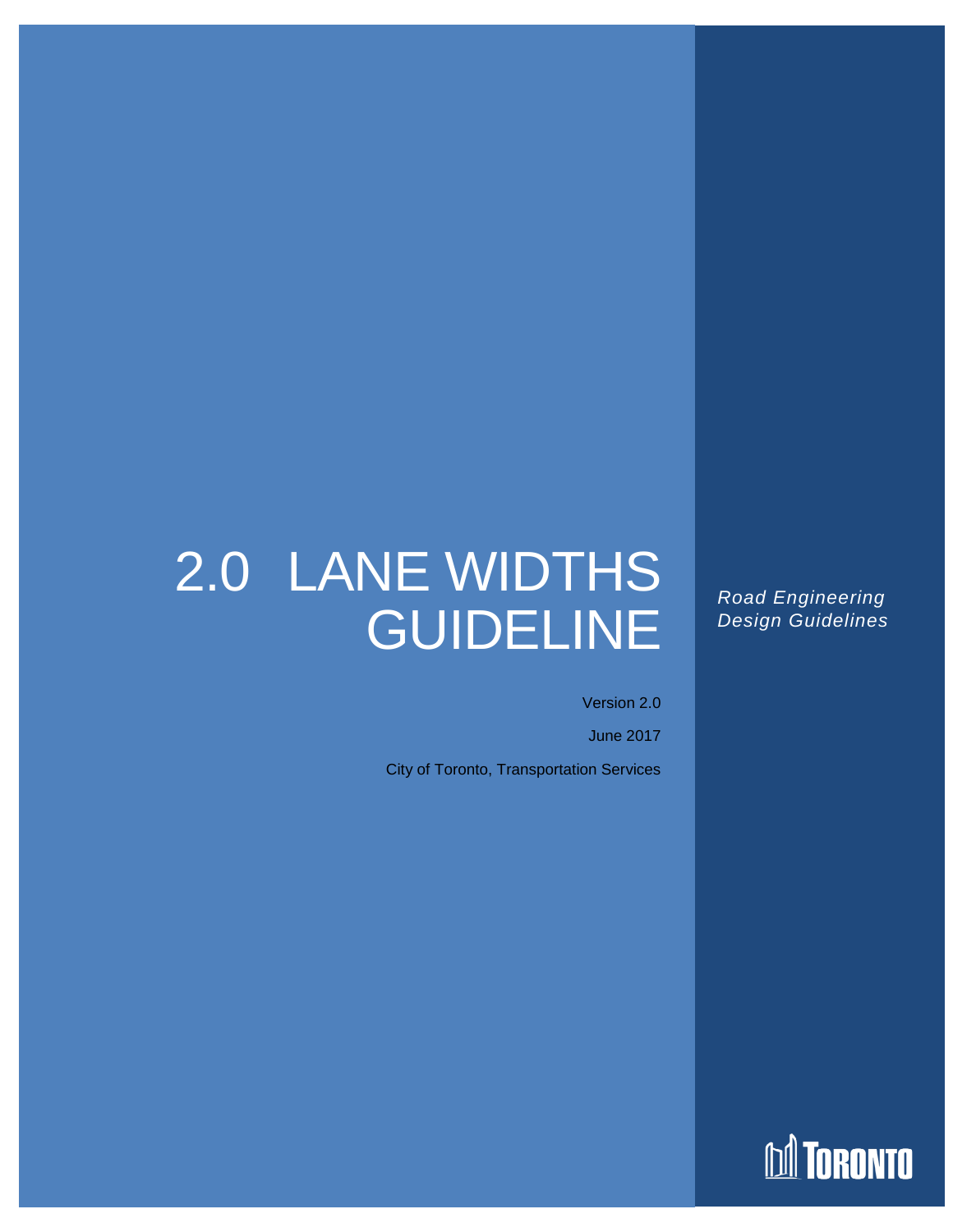# **Background**

In early 2014, Transportation Services initiated a review of the Division's design guidelines and standards to move our organization in a direction consistent with the transportation departments of many other large North American cities. Roadway design engineers in Canada have historically relied on the Transportation Association of Canada's (TAC) Geometric Design Guide for Canadian Roads (GDGCR) (1999) as the basis for engineering roadway designs. However, most guidelines within this document were developed decades ago, have not been substantially revisited, and have not always fully considered all modes of travel.

While attempts are being made to provide separate guidance suitable for urban areas as a part of the TAC GDGCR update, it has been determined that the City of Toronto would benefit from more context sensitive and in-house engineering design, an approach taken by several other municipalities.

In response, Transportation Services has embarked on updating technical guidance on street design. This guideline is the result of extensive research and consultation with key partners and reviewing relevant policy and design documents such as:

- National Association of City Transportation Officials (2013). Urban Street Design Guide. Island Press, Washington.
- Complete Streets Guidelines of other comparable jurisdictions such as Chicago, Philadelphia, and Boston.
- Ontario Ministry of Transportation. Ontario Traffic Manuals
- Transportation Association of Canada (TAC) (1999). Geometric Design Guidelines for Canadian Roads
- American Association of State Highway and Transportation Officials. (2004). A Policy on Geometric Design of Highways and Streets (5th ed.). Washington, DC: AASHTO.

This guideline is primarily for use by engineering staff to determine **appropriately sized lane widths on roads with delineated lanes**. This document will eventually be part of a future document containing all City of Toronto specific engineering design guidelines for road works.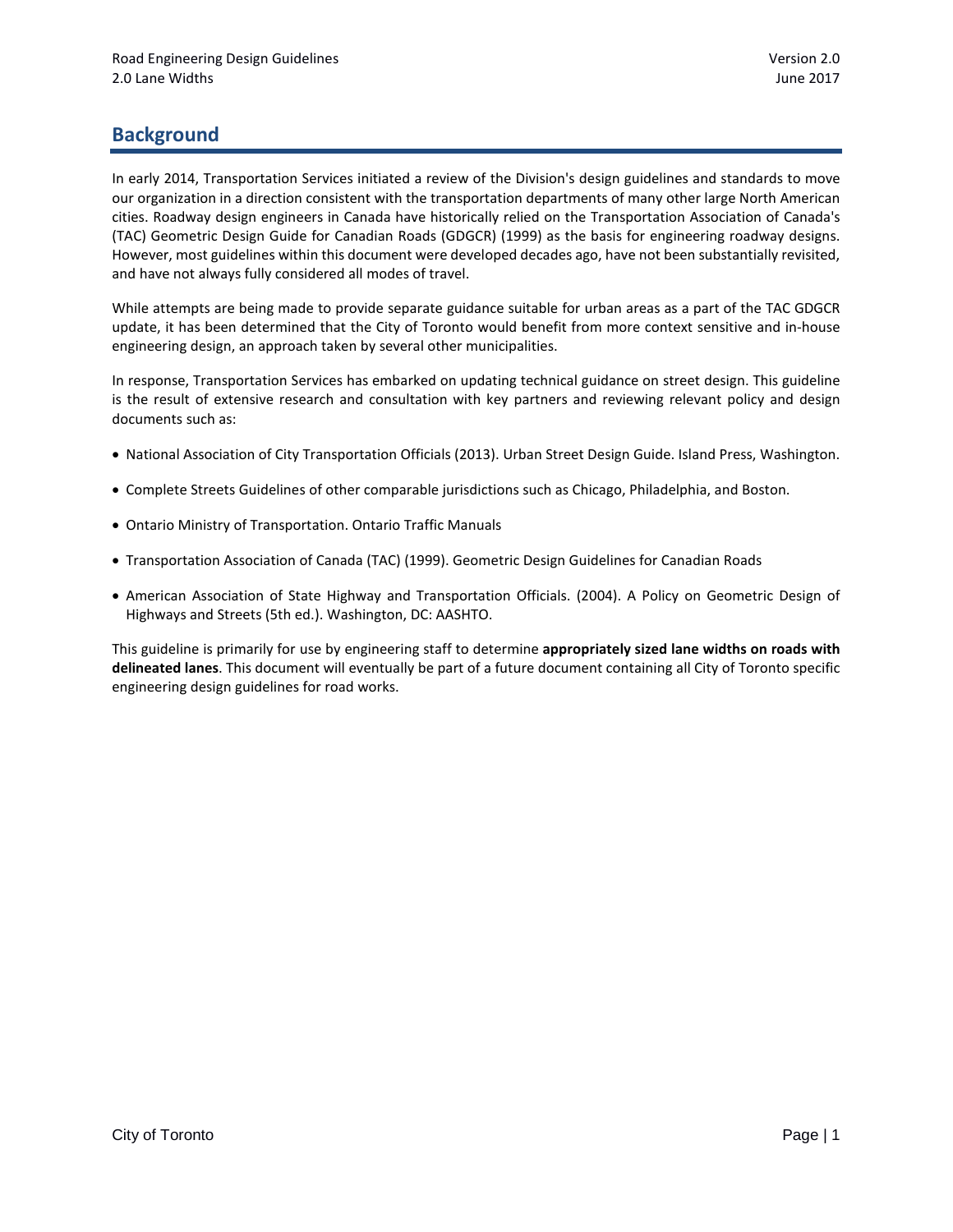# **2.0 Lane Widths**

Lane widths have impacts on vehicle types, vehicle speeds, pedestrian crossing distances, on-street parking, transit routes, and accommodation for cyclists. All these factors must be considered and balanced when determining the appropriate width of lanes. These guidelines were designed to provide appropriate motor vehicle accommodation while improving cyclist and pedestrian safety, improving cyclist accommodation, and making effective use of the limited right-of-way and pavement width.

There are many benefits of appropriately sizing and reducing lane widths. Research conducted by various organizations has found that there is a direct correlation between lane widths and vehicle speeds. Wide lanes allow for and can encourage vehicles to travel at excessively high speeds. Implementing lane widths that are not excessively wide encourages drivers to travel slower and not exceed the speed limit resulting in reduced impact speed in the event of a collision and provides drivers with more reaction time. Reducing lane widths also allows for space within the roadway to better accommodate cyclists by providing urban shoulders, wide shared curb lanes, or by providing dedicated cycling facilities where possible. Narrowing lane widths also reduces the pedestrian crossing distance which reduces the time a pedestrian is exposed to vehicular traffic while crossing the road.

The Highway Capacity Manual indicates that there are no impacts to capacity when reducing lane widths down to 3.0m when traffic flow is interrupted by intersections.

Lane widths are determined using various design controls such as road classification, existing and planned dedicated cycling facilities, speed limit, surface transit routes, and truck volumes. The guidelines provided should be used with experiential knowledge and good engineering judgement to determine appropriately sized lane widths.

## **2.1.1 Definitions**

## *Lane Width*

A lane width is the cross sectional dimension of a lane, perpendicular to the direction of travel, measured from the centre of lane markings and the faces of curbs.

#### *Vehicular Travel Lane*

Vehicular travel lanes are lanes used by vehicles travelling along a route. Bus bays, bike lanes, and 24 hour parking lanes are not considered vehicular travel lanes.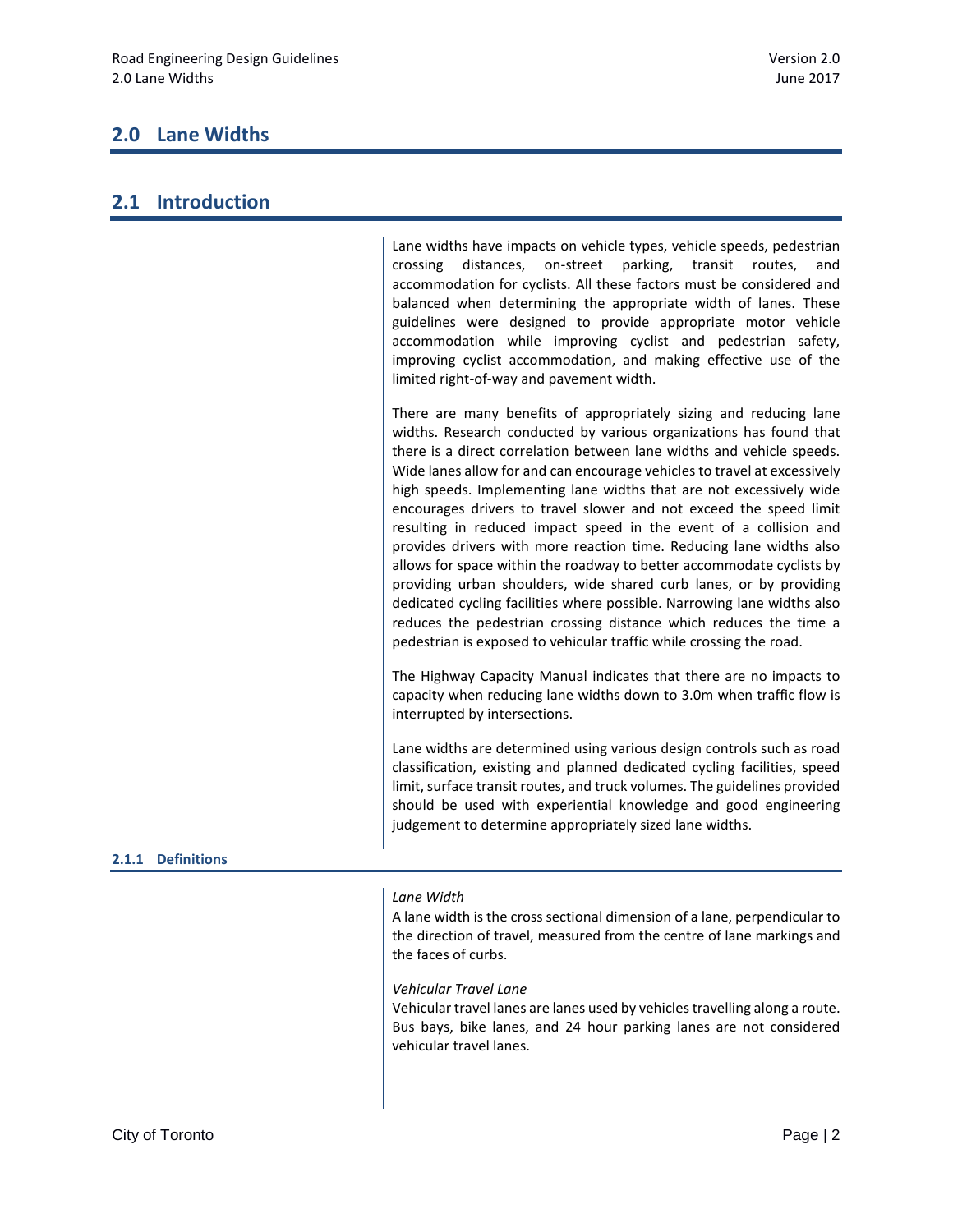# **2.2 Lane Types**

# Through Lane

A through lane is a vehicular travel lane that is not a curb lane and is used primarily for through traffic. The through lane closest to the left in the direction of travel may be used to make left turn movements where dedicated left turn lanes are not provided. Through lanes should be from 3.0m to 3.5m wide.

## Curb Lane

A curb lane is the vehicular travel lane closest to the curb on the right side that is not a right turn lane. Curb lanes are typically located adjacent to the curb. Where there are urban shoulders, dedicated cycling facilities, dedicated parking lanes, or dedicated right turn lanes, the through lane closest to the right side is considered the curb lane. Curb lanes may be used to make right turn movements where dedicated right turn lanes are not provided. Curb lanes should be a minimum width of 3.3m wide where possible. Curb lanes on roads with a speed limit of 60km/h should be 3.5m wide where possible. Curb lanes on roads with urban shoulders or dedicated cycling facilities should be from 3.0m to 3.5m wide. Curb lanes on roads without urban shoulders or dedicated cycling facilities are considered to be shared curb lanes. A curb lane should never be narrower than the adjacent through lanes.

# Shared Curb Lane

A shared curb lane is a curb lane used by bicycles and motor vehicles, where there are no dedicated cycling facilities. When sufficient width is available, an urban shoulder delineated by an edge line should be provided. Shared curb lanes without an adjacent urban shoulder should be 3.0m to 4.3m wide. Shared curb lanes adjacent to an urban shoulder should be 3.0m to 3.5m wide.

# Urban Shoulder

An urban shoulder is a space, delineated by an edge line that a cyclist may choose to ride in instead of riding in the vehicular shared curb lane where dedicated cycling facilities are not provided. An urban shoulder is not an alternative to a dedicated cycling facility. An urban shoulder may be used for snow storage in the winter.

Vehicles parked on-street are expected to park according to City bylaws with the tires of vehicle within 30cm of the curb face. Where a vehicle is unable to fit entirely within the urban shoulder, the vehicle will be expected to park in the urban shoulder with the vehicle extending into the curb lane.

Urban shoulders should be provided wherever possible. An urban shoulder delineated by an edge line shall be a minimum width of 1.2m and may be as wide as 2.3m where space is available.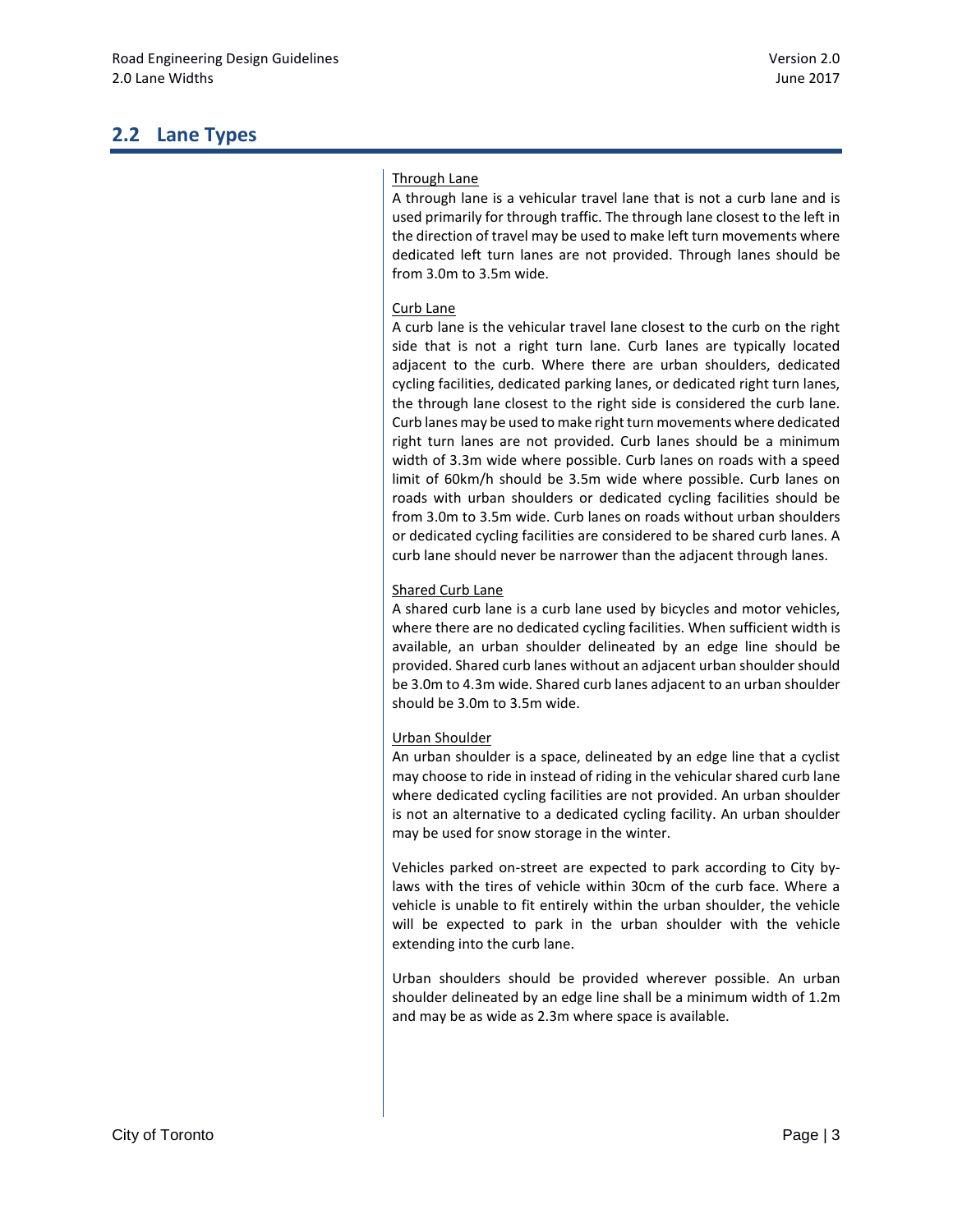### Two-Way Left Turn Lane (Continuous Left Turn Lane)

A two-way left turn lane is a left turn lane located between through lanes of opposing directions. The two-way left turn lane is used to make left turns in either direction. Two-way left turn lanes should be 3.0m to 3.3m wide. Two-way left turn lanes may be wider than 3.3m to match the width of a left turn lane adjacent to a median.

#### Dedicated Left Turn Lane

Left turn lanes are primarily used to make left turns at intersections and occasionally driveways. Dedicated left turn lanes should be 3.0m to 3.3m wide. Dedicated left turn lanes should only be provided when technically warranted. Double left turn lanes may be up to 3.5m wide where determined necessary by District Traffic Operations.

#### Dedicated Right Turn Lane

Right turn lanes are primarily used to make right turns at intersections and occasionally driveways. Dedicated right turn lanes should be 3.0m to 3.3m wide. Right turn lanes that are part of TTC bus routes are often combined with bus stop lay-bys and bus queue jump lanes and may be widened to 3.3m. Right turn lanes may be widened beyond the maximum to be used as a shared lane on road segments with dedicated cycling facilities or at T-intersections where cyclists are required to make a right turn. Right turn lanes should only be provided when technically warranted. Double right turn lanes may be up to 3.5m wide when determined necessary by District Traffic Operations.

## Dedicated Parking Lane

A dedicated parking lane is a lane located between the curb lane and the curb that is only used for parallel parking. A dedicated parking lane does not facilitate vehicular travel. Dedicated parking lanes should be 2.0m to 2.8m wide. Dedicated parking lanes should only be wider than 2.4m where there is a high volume of parked trucks or if a horizontal alignment curve prevents vehicles from parking within a 2.4m wide parking lane.

#### Dedicated Cycling Facility

A dedicated cycling facility is an exclusive travel lane for use by cyclists that provides separation from vehicular traffic in the form of a painted line, painted buffer, bollards, raised curb, raised surface or other physical barriers. Refer to Ontario Traffic Manual Book 18: Cycling Facilities for additional information on dedicated cycling facilities.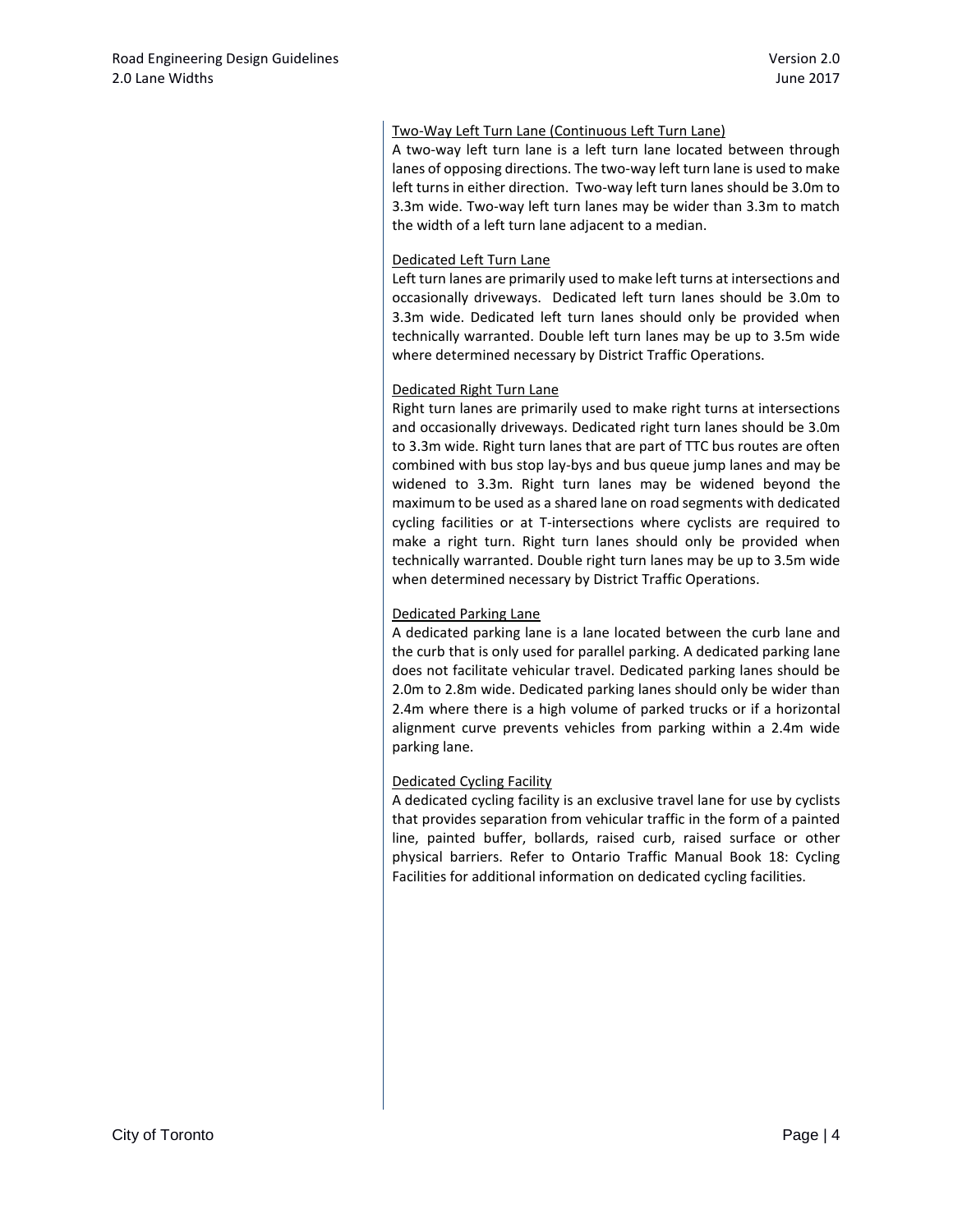# **2.3 Design Controls**

The following design controls should be used to determine lane widths. Assumptions taken into consideration for each design control are described below. The impact of design controls is shown in Table 2.4.1.A Lane Width Dimensions.

## Dedicated Cycling Facilities

The curb lane should not be designed as a shared curb lane on road segments with dedicated cycling facilities.

#### Speed Limit

Lane widths should vary depending on the speed limit of a road segment. Wider lanes are allowable on roads with higher speed limits.

#### TTC Bus Routes

Lane widths for curb lanes that are part of a TTC bus service route should be a minimum width of 3.3m. Queue jump lanes and bus stop lay-bys may have a width of 3.3m where possible and an absolute minimum width of 3.0m in retrofit scenarios. Planned bus routes that are confirmed to be operational in the near future should also be considered.

#### TTC Streetcar Routes

Lane widths for lanes used by TTC streetcars should be a minimum width of 3.1m. Wider lanes are required at locations with horizontal alignment curves. Lane widths should be determined using TTC streetcar vehicle envelopes.

#### High Truck Volume

There should be consideration for wider lane widths on corridors with high truck volumes. Intersections with 700 or more 8-hour two-way truck volumes are considered to have high truck volumes. A road segment with a series of intersections that have high two way truck volumes are indicative of a corridor with high truck volumes. There should also be consideration for wider turn lanes at intersections with high volumes of turning trucks.

A link to mapsidentifying locations with high through truck volumes can be found in Section 2.5 Supplemental Information.

Other justifiable measures of truck volume may also be used to determine segments with high truck volumes. Consultation with District Traffic Operations and use of available count data is recommended when determining segments with high truck volumes.

#### Horizontal Alignment Curves

There should be consideration for wider vehicle lanes on road segments with horizontal alignment curves. Large vehicles including trucks occupy a wider cross section when travelling along horizontal curves.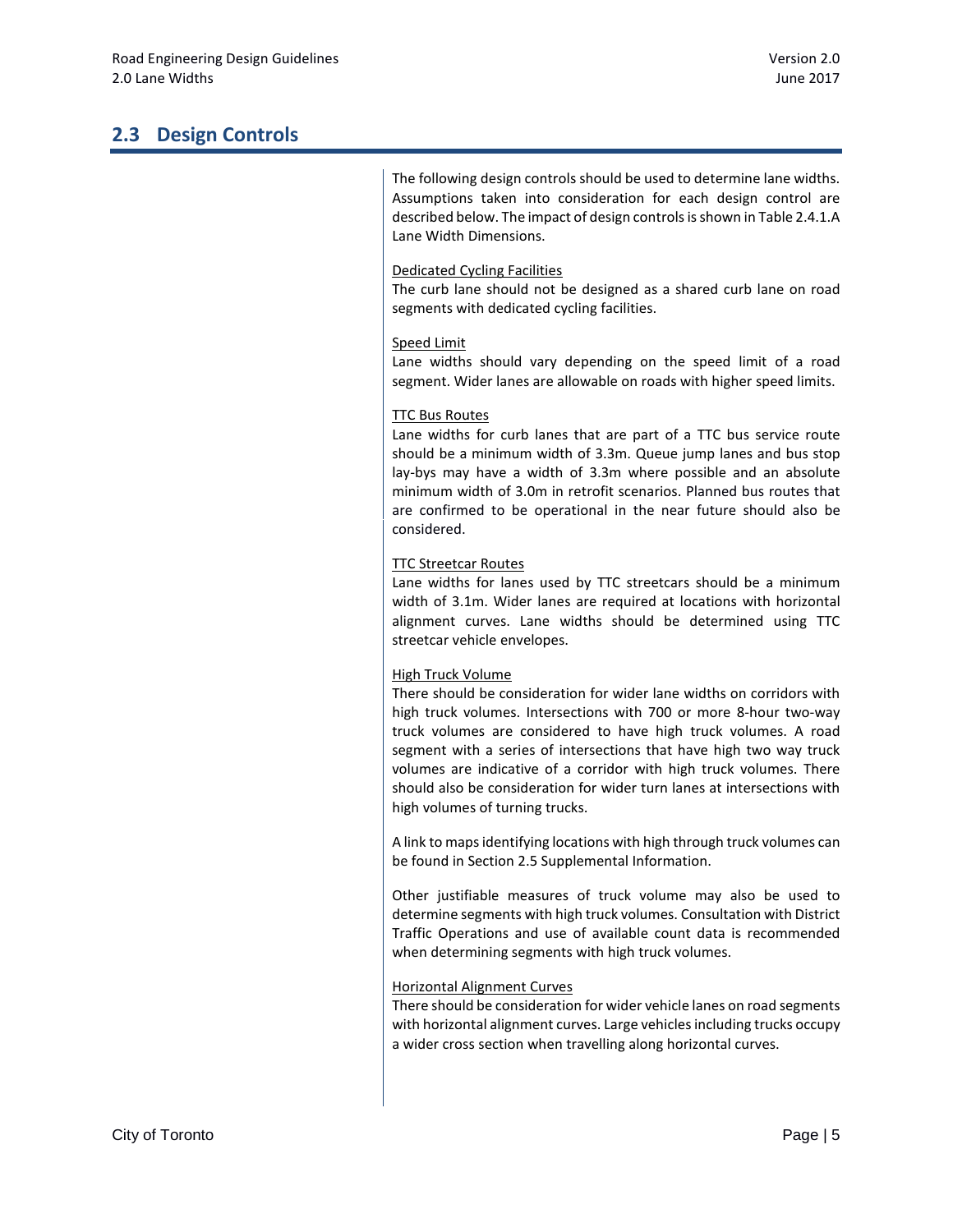# **2.4 Lane Width Design**

## **2.4.1 Lane Width Dimensions**

The following table identifies minimum, target, and maximum widths for through lanes, curb lanes, urban shoulders, turn lanes, and parking lanes. The design controls identified in Section 2.3 should be used to determine lane widths along a corridor. Lane widths are typically only widened beyond the target width if there is space available in the cross section and if there is a requirement to accommodate TTC streetcars, high truck volumes and significant horizontal alignment curves. In Table 2.4.1.A Lane Width Dimensions, the 'x' shows that the influencing design control has no impact on the lane widths and the '+' shows that the influencing design control gives reasoning to provide a lane width wider than the target, up to the maximum lane width.

|                                   |                                                                                                                                  |                |             |            |             | <b>TTC</b> |                       |                             |                   |                             |
|-----------------------------------|----------------------------------------------------------------------------------------------------------------------------------|----------------|-------------|------------|-------------|------------|-----------------------|-----------------------------|-------------------|-----------------------------|
|                                   |                                                                                                                                  |                | Minimum (m) | Target (m) | Maximum (m) |            | <b>TTC Bus Routes</b> | <b>TTC Streetcar Routes</b> | High Truck Volume | Horizontal Alignment Curves |
|                                   | 60km/h or more                                                                                                                   |                | 3.0         |            | 3.5         |            |                       |                             |                   |                             |
| <b>Through Lane</b>               | 50km/h                                                                                                                           |                | 3.0         | 3.0        | 3.3         |            | X                     | $+1$                        | $+$               | $\ddot{}$                   |
|                                   | 40km/h or less                                                                                                                   |                |             | 3.0        | 3.0         |            |                       |                             |                   |                             |
| <b>Curb Lane</b>                  | <b>Shared Curb Lane without Urban Shoulder</b>                                                                                   |                | 3.3         | 4.3        | 4.3         |            |                       |                             |                   |                             |
|                                   | <b>Shared Curb Lane with</b><br><b>Urban Shoulder or</b><br><b>Curb Lane with</b><br><b>Dedicated Cycling</b><br><b>Facility</b> | 60km/h or more | 3.0         | 3.5        | 3.5         |            | $+^2$                 | $\boldsymbol{\mathsf{x}}$   | $+$               | $\ddot{}$                   |
|                                   |                                                                                                                                  | 50km/h         |             | 3.3        | 3.5         |            |                       |                             |                   |                             |
|                                   |                                                                                                                                  | 40km/h or less |             | 3.3        | 3.5         |            |                       |                             |                   |                             |
| <b>Urban Shoulder</b>             |                                                                                                                                  |                |             | 2.3        | 2.3         |            |                       |                             |                   |                             |
| Two-way Left Turn Lane            |                                                                                                                                  |                | 3.0         | 3.0        | 3.3         |            | x                     | x                           | $+$               | $\ddot{}$                   |
| <b>Dedicated Left Turn Lane</b>   |                                                                                                                                  |                | 3.0         | 3.0        | 3.3         |            | X                     | x                           | $+$               | $+$                         |
| <b>Dedicated Right Turn Lane</b>  |                                                                                                                                  |                | 3.0         | 3.0        | 3.3         |            | $+$                   | X                           | $+$               | $\ddot{}$                   |
| <b>Dedicated Parking Lane</b>     |                                                                                                                                  |                |             | 2.4        | 2.8         |            | X                     | x                           | x                 | $\ddot{}$                   |
| <b>Dedicated Cycling Facility</b> |                                                                                                                                  |                |             | Note 1     |             |            |                       |                             |                   |                             |

Table 2.4.1.A Lane Width Dimensions

-

<span id="page-6-0"></span>Note 1 – Refer to Ontario Traffic Manual Book 18: Cycling Facilities

<span id="page-6-1"></span><sup>&</sup>lt;sup>1</sup> Through lanes should be a minimum width of 3.1m on TTC streetcar routes.<br><sup>2</sup> Curb lanes should be a minimum width of 3.3m on TTC bus service routes.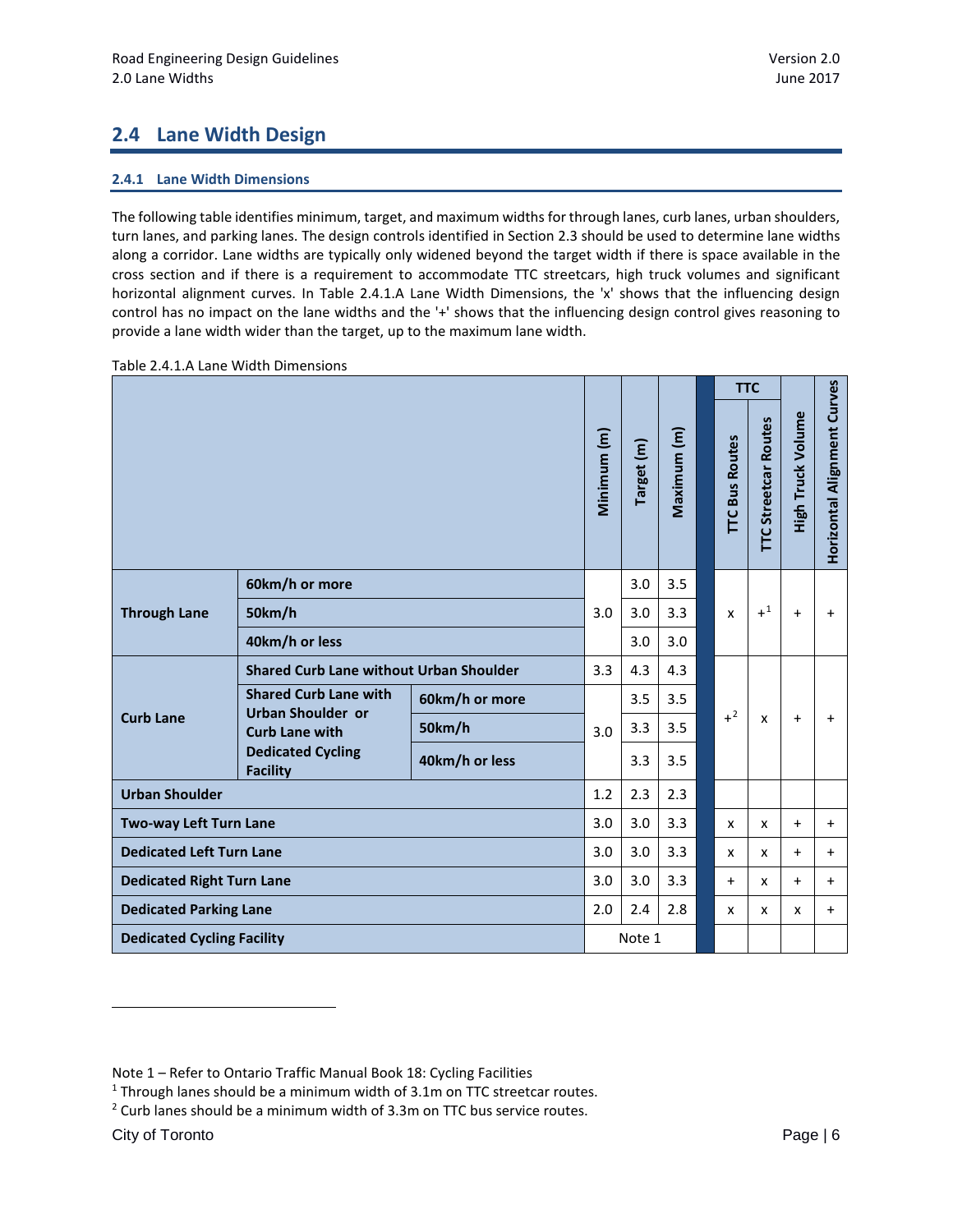The desired cross section with preferred lane types and lane widths cannot be provided on all corridors due to limited road widths. Lane types and widths have been prioritized into a list of items to determine which lanes and widths should be provided at locations where there is insufficient road width to accommodate the desired cross section. The following list of items have been prioritized from most important to least important. Items should be allocated to a cross section in order of priority. Any specific item should not be allocated to a cross section until all items with a higher priority have been provided.

- 1. Minimum Curb Lane Width
- 2. Minimum Through Lane
- 3. Minimum Turn Lane Width
- 4. 3.3m Wide Curb Lane Width
- 5. Minimum Urban Shoulder Width if possible
- 6. Minimum Conventional Bicycle Lane Width where identified
- 7. 3.5m Wide Curb Lane Width on 60km/h roads if applicable
- 8. Minimum Separated Bicycle Lane Width where identified
- 9. Target Curb Lane with Urban Shoulder if applicable
- 10. Target Curb Lane with Dedicated Cycling Facility if applicable
- 11. Target Through Lane Width
- 12. Desired Bicycle Lane Width
- 13. Target Curb Lane Width
- 14. Target Turn Lane Width
- 15. Curb Lane Width Above Target if required
- 16. Through Lane Width Above Target if required
- 17. Turning Lane Width Above Target if required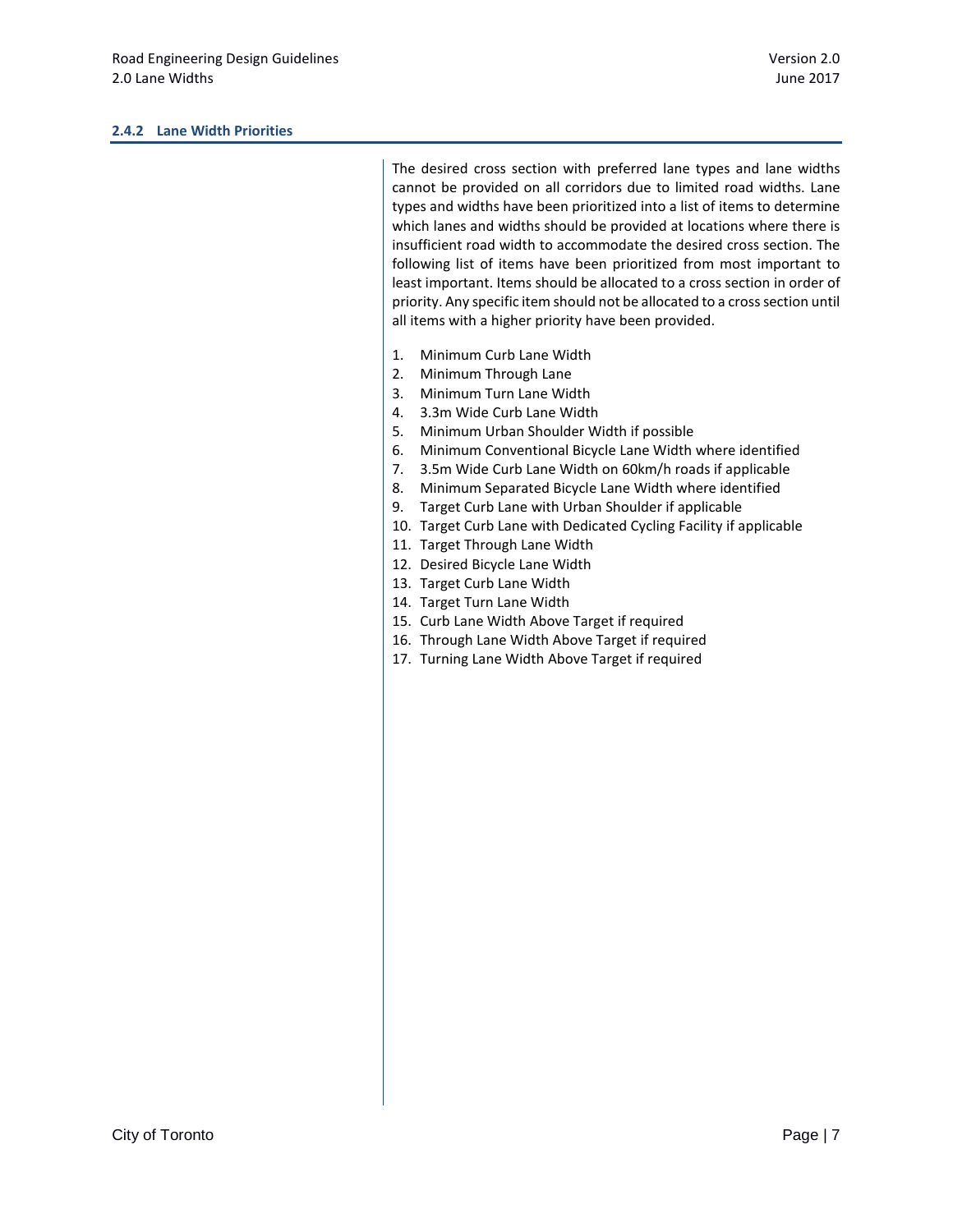| Various factors should be considered when determining lane widths.                                                                                                                                                                                                                                                                                                                                                                                                                                            |
|---------------------------------------------------------------------------------------------------------------------------------------------------------------------------------------------------------------------------------------------------------------------------------------------------------------------------------------------------------------------------------------------------------------------------------------------------------------------------------------------------------------|
| <b>Pavement Markings</b><br>All pavement markings shall conform to the Ontario Traffic Manual,<br>Book 11: Pavement, Hazard and Delineation Markings.                                                                                                                                                                                                                                                                                                                                                         |
| Road Width Surplus<br>Where there is a surplus in road width after allocating the preferred<br>lane widths, shoulder widths, and buffer widths, the road should be<br>narrowed if possible to provide the minimum pedestrian clearway<br>width and increase the boulevard between the sidewalk and curb.                                                                                                                                                                                                      |
| Insufficient Road Width<br>Where there is insufficient road width, the road may be widened to<br>accommodate the required lanes if minimum pedestrian clearway<br>widths are provided. Where dedicated cycling facilities are provided,<br>the width of the facility should not be narrowed. A curb lane should not<br>be narrower than the adjacent through lanes. Lane widths as narrow as<br>2.7m may be considered on localized sections at the sole discretion of<br><b>District Traffic Operations.</b> |
| <b>Cycling Facilities and Shared Curb Lanes</b><br>Dedicated cycling facilities should be provided with sufficient lane<br>widths where possible. Where dedicated cycling facilities are not<br>provided, curb lanes should be designed as shared curb lanes with<br>urban shoulders where possible. Cycling Infrastructure and Programs<br>should be consulted on all corridors that are part of the Toronto Cycling<br>Network Plan.                                                                        |
| <b>Horizontal Alignment Curves</b><br>The ability for large vehicles including trucks, buses and street cars to<br>track within a lane should be reviewed on road segments with high<br>volumes of large vehicles and significant horizontal alignment curves.<br>Lane widths may need to be widened beyond the maximum specified<br>width on road segments with significant horizontal alignment curves<br>and high truck volumes.                                                                           |
| <b>Lane Transitions</b><br>Lane widths may need to be wider at locations with lane shifts and<br>transitions that are substandard to ensure that vehicles are able to<br>manoeuvre through the lane shift or transition within the marked lane.<br>Lane shifts and transitions are often found at intersections to provide<br>turning lanes.                                                                                                                                                                  |
| <b>Future Development</b><br>Future development and transportation plans should be considered                                                                                                                                                                                                                                                                                                                                                                                                                 |

Future development and transportation plans should be considered when determining lane widths. Lane widths should be designed to accommodate future development. Design controls should be selected based on post development conditions where possible. Development could result in changes for volumes of vehicles, trucks, transit, cyclists and pedestrians.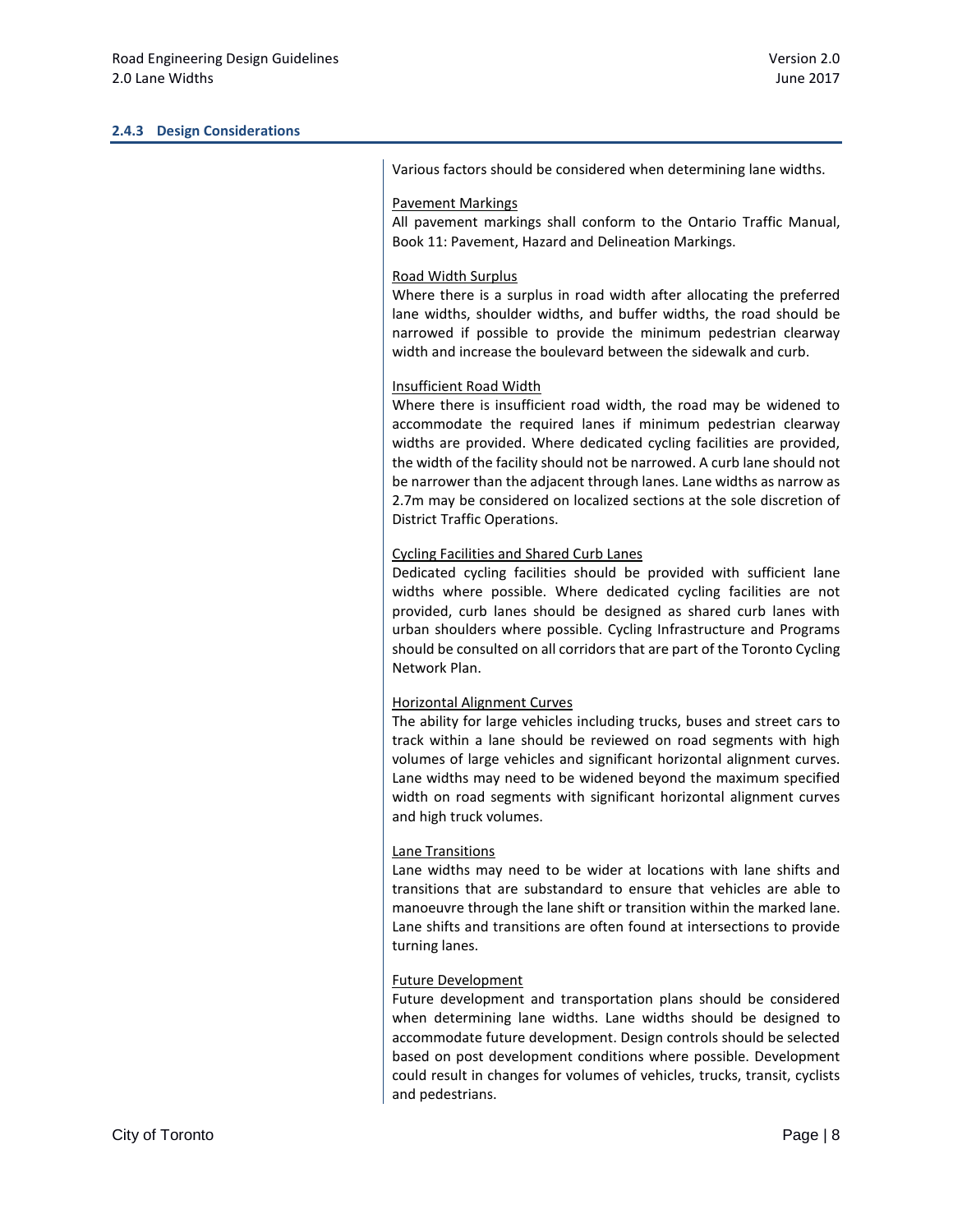#### **2.4.4 Design Methodology**

|                    | Lane widths should be designed to be appropriately sized for vehicles,<br>cyclists and pedestrians along a road segment. Good engineering<br>judgement should be used to ensure that lane widths are not<br>undersized or oversized. |
|--------------------|--------------------------------------------------------------------------------------------------------------------------------------------------------------------------------------------------------------------------------------|
|                    | Table 2.4.1.A summarizes the minimum, target and maximum lane<br>widths for through lanes, curb lanes, shared curb lanes, urban<br>shoulders, two-way left turn lanes, dedicated turn lanes and dedicated<br>parking lanes.          |
|                    | Lane widths wider than the target lane widths specified should only be<br>used where there is evidence of high truck volumes or significant<br>horizontal alignment curves.                                                          |
|                    | Lane widths should be allocated in order of priority according to the<br>lane width priorities list in Section 2.4.2.                                                                                                                |
|                    | Design considerations in Section 2.4.3 should be reviewed for each<br>corridor where lane widths are being designed.                                                                                                                 |
|                    | In constrained locations, lane widths less than the minimum, as narrow<br>as 2.7m may be considered on localized sections at the sole discretion<br>of District Traffic Operations.                                                  |
| <b>Application</b> |                                                                                                                                                                                                                                      |

The lane width guidelines should be applied in the following scenarios:

- All road works projects that involve the application or reapplication of lane markings including new road construction, road reconstruction, road resurfacing, bike lane marking, and large scale utility cut repairs.
- Road corridors identified by Transportation Services.

District Traffic Operations may recommend minor deviations from the guideline to address site specific safety or operational issues. Significant deviations from the guideline should be brought to the Safety and Mobility Committee (SMC) Traffic Engineering Subcommittee for consideration.

**2.4.5 Application**